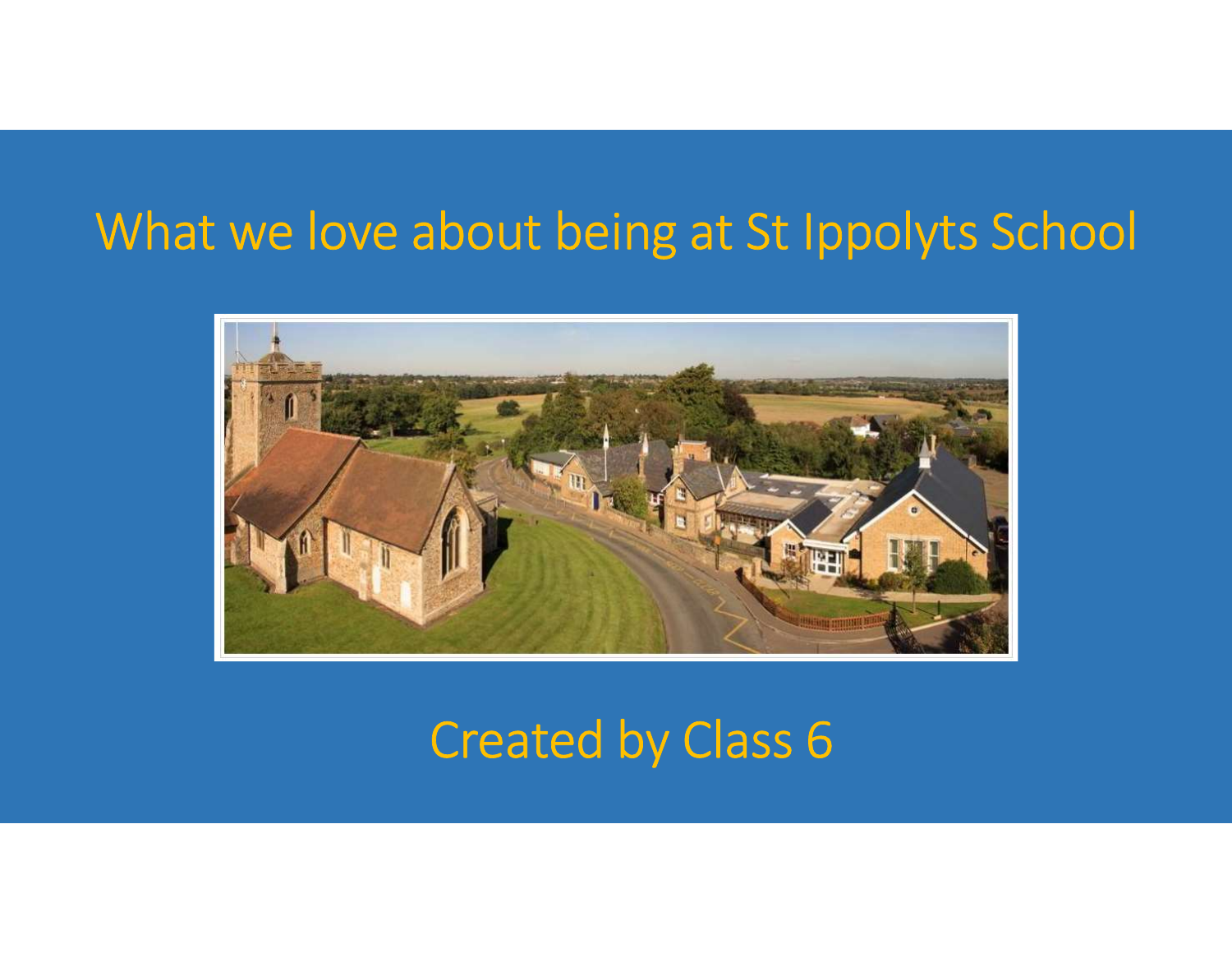# What do you like most about being at St Ippolyts?

"What I like the most is that we are encouraged to use our learning powers and be independent ."

mometheme...<br>
Note that we have our<br>
hool values. This means<br>
at everyone is truthful and<br>
indly."<br>
"I like how everyone is really<br>
friendly and the teachers are<br>
lovely."<br>
"I like that everyone work<br>
"I like that everyone "I love that we have our school values. This means that everyone is truthful and friendly."

"I like how everyone is really friendly and the teachers are lovely."

"I love how the PTA always school."

"I like that everyone works together. We are more than just a school but a loving community"

"I like how its very inclusive and everyone is allowed their own opinions."

"That I feel valued and included. Everyone is supportive."

> "The thing I like most about my school is that you get the best experience."

"We have brilliant sports clubs and we always work together as a big team."

like everyone welcomed me in as if I had been here the whole time."

"I joined in Year 6 and I feel

"I love the opportunities we get."

> "I like how we have lots of sporting competitions."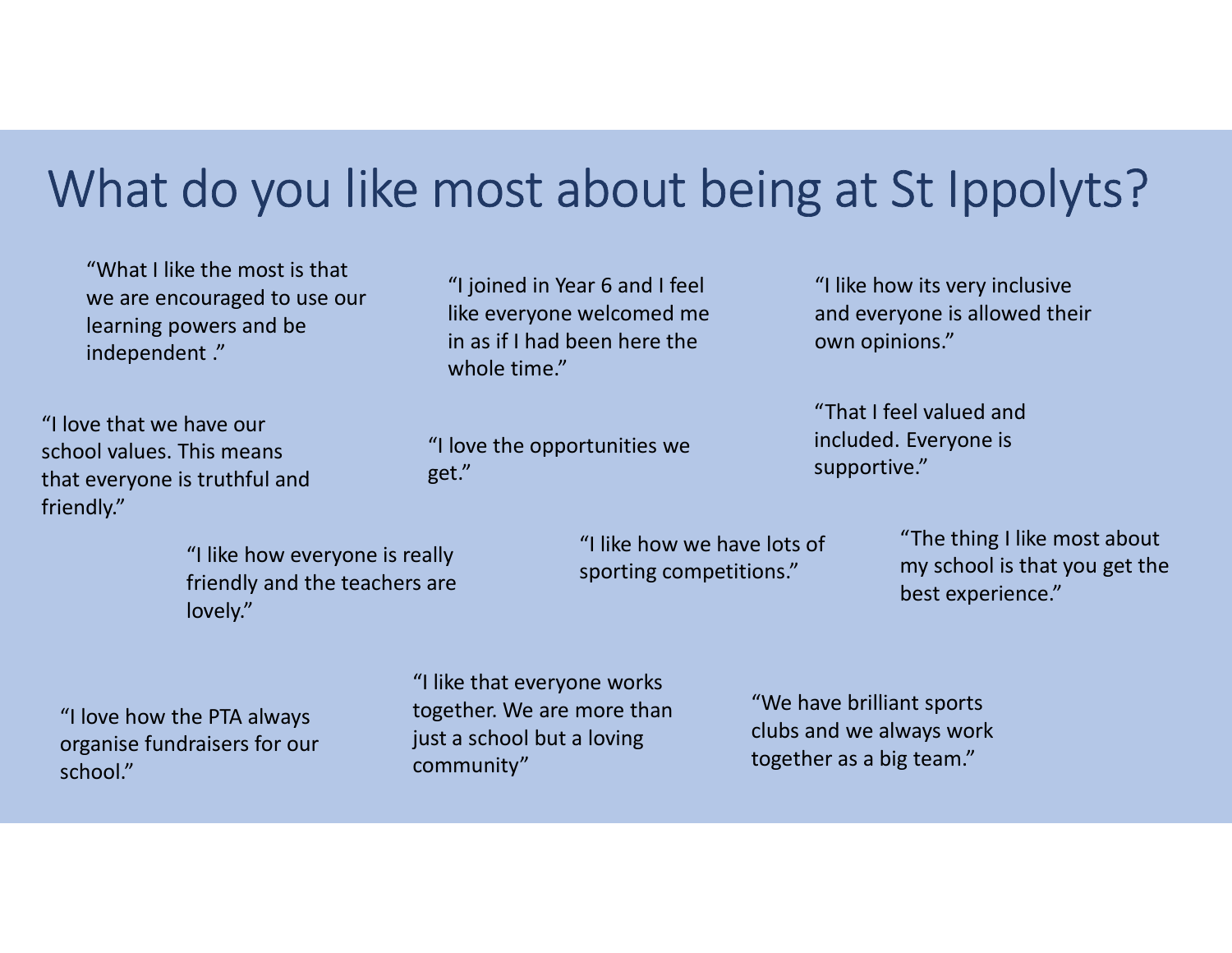"We do lots of different lessons at St Ippolyts such as; English, Science, RE, Computing, History and many

> fantastic books throughout the year. My favourite books have been 'Wonder' and 'Room 13'."

"In Class 5 and 6, we have a set of chrome books. They are amazing and really help us with our work."

# Our Curriculum

more." The sense is the sense in the contract of the sense in the sense in the west of the sense in the sense i "We get to read lots of week." "Everyday we come into school to new exciting lessons. For example, in October we celebrated Black History Month. We even got to google meet with someone who told us a fantastic story."

> "During my years at St Ippolyts I have always had a great time. I feel that all the teachers work extremely hard to create fun and interesting lessons."



specialist French teacher, who teaches us French each

> "At our school we learn about a wide variety of subjects. We have lots of interesting topics to learn about especially in History and English. We are currently learning about The Titanic and who we think was to blame for the sinking."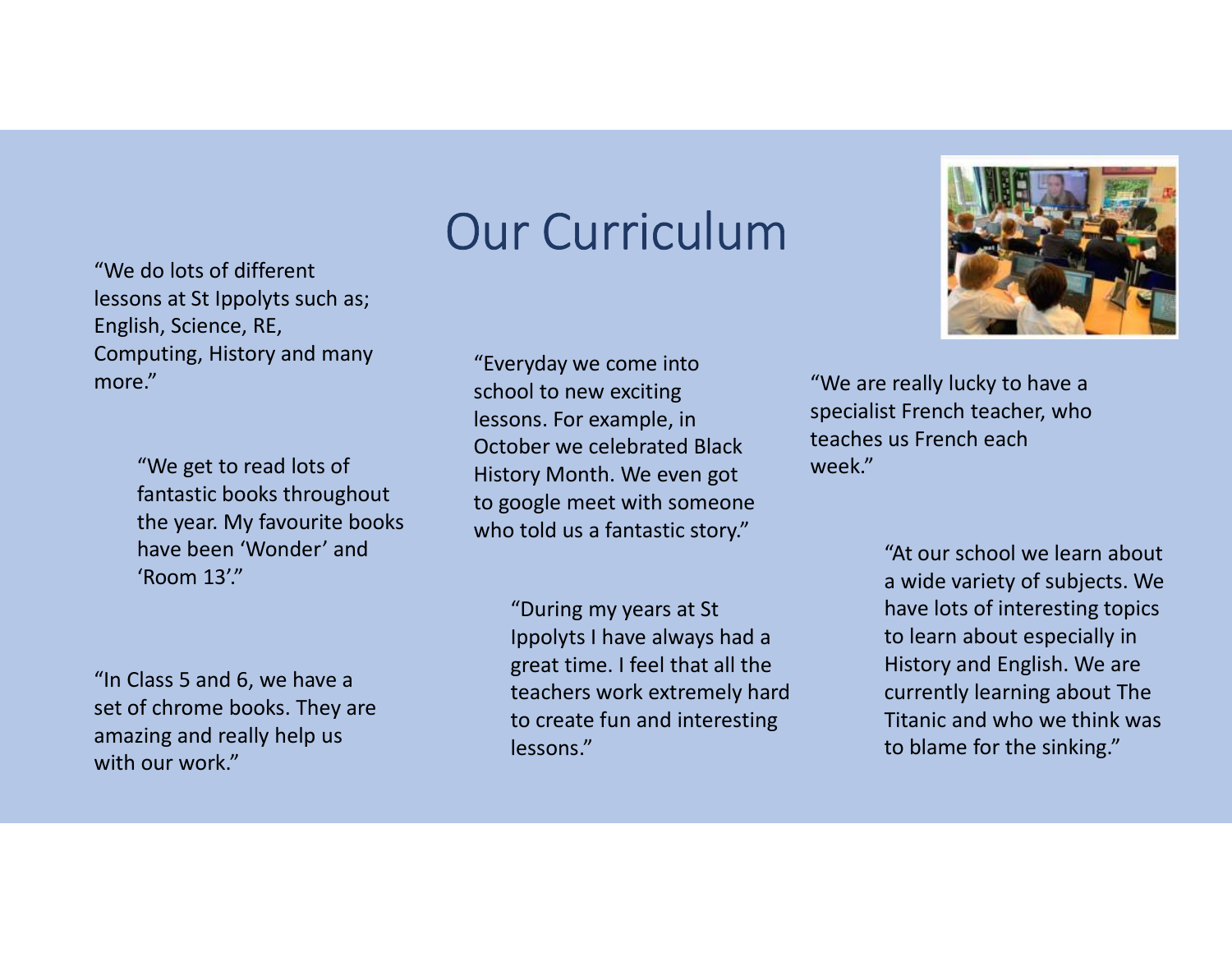### Our School Values

"In order to make our school calm and safe, we have a set of school values that we follow."

> Respect Forgiveness Love Perseverance Truthfulness Courage Thankfulness Trust Service Compassion Justice **Generosity**

"We have a school quote 'Love one another, as I have loved you, so you must love one another. John 13:34. The school strongly reflects this by teaching you about values and how to build positive relationships."

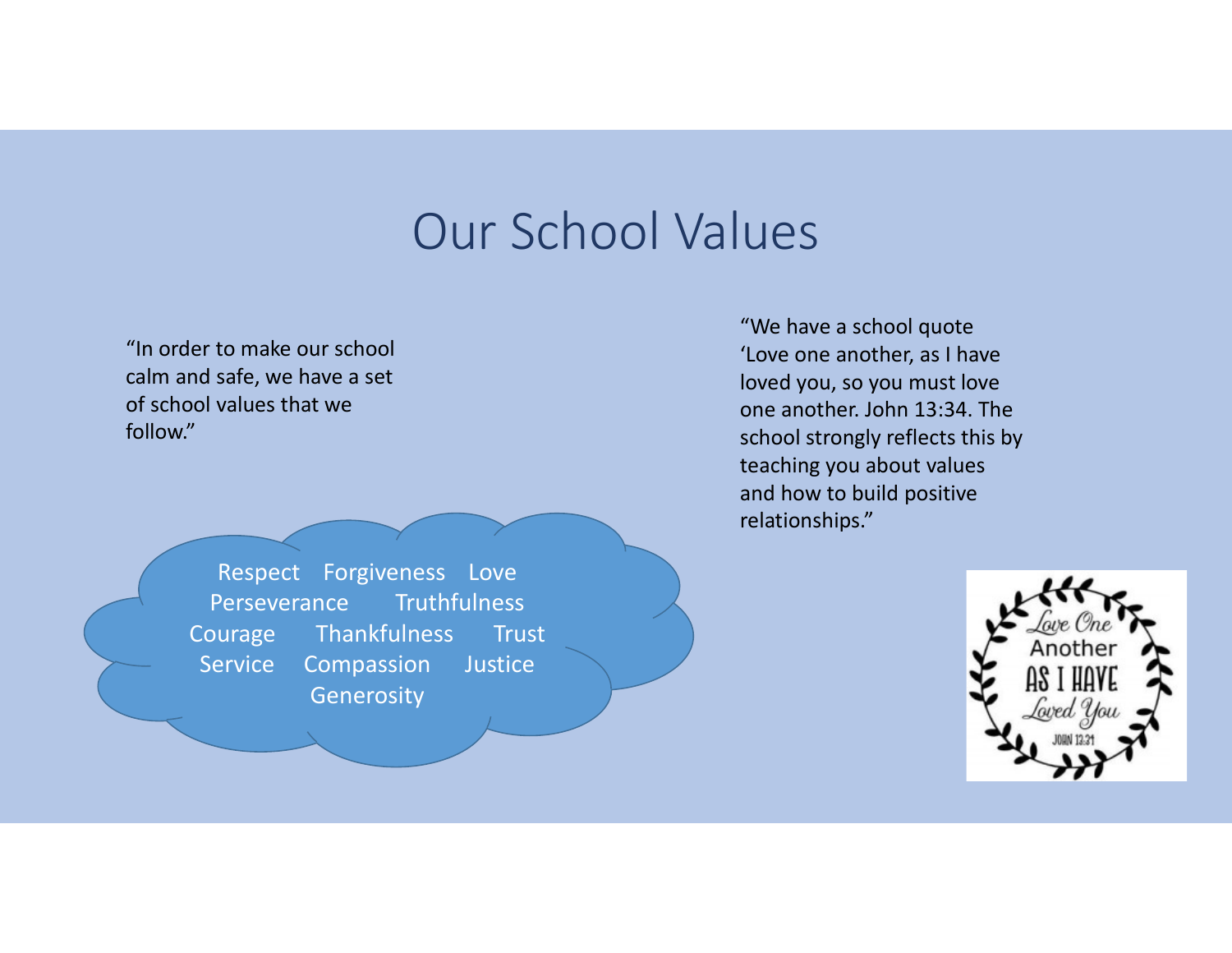### Extra-Curricular activities

"We are really fortunate to have the opportunity to attend a wide range of afterschool clubs for all ages. We have clubs like; football, hockey and Netball for the older children and speed staking and tennis for the younger children."

"St Ippolyts has a wide variety of clubs for all ages. There are sports clubs, art clubs, nature clubs, science clubs and even a computing club. There really is something for everyone."

"I love the clubs that are offered to us here. There is something for everyone."

"We get to attend maths challenges and compete against other schools in

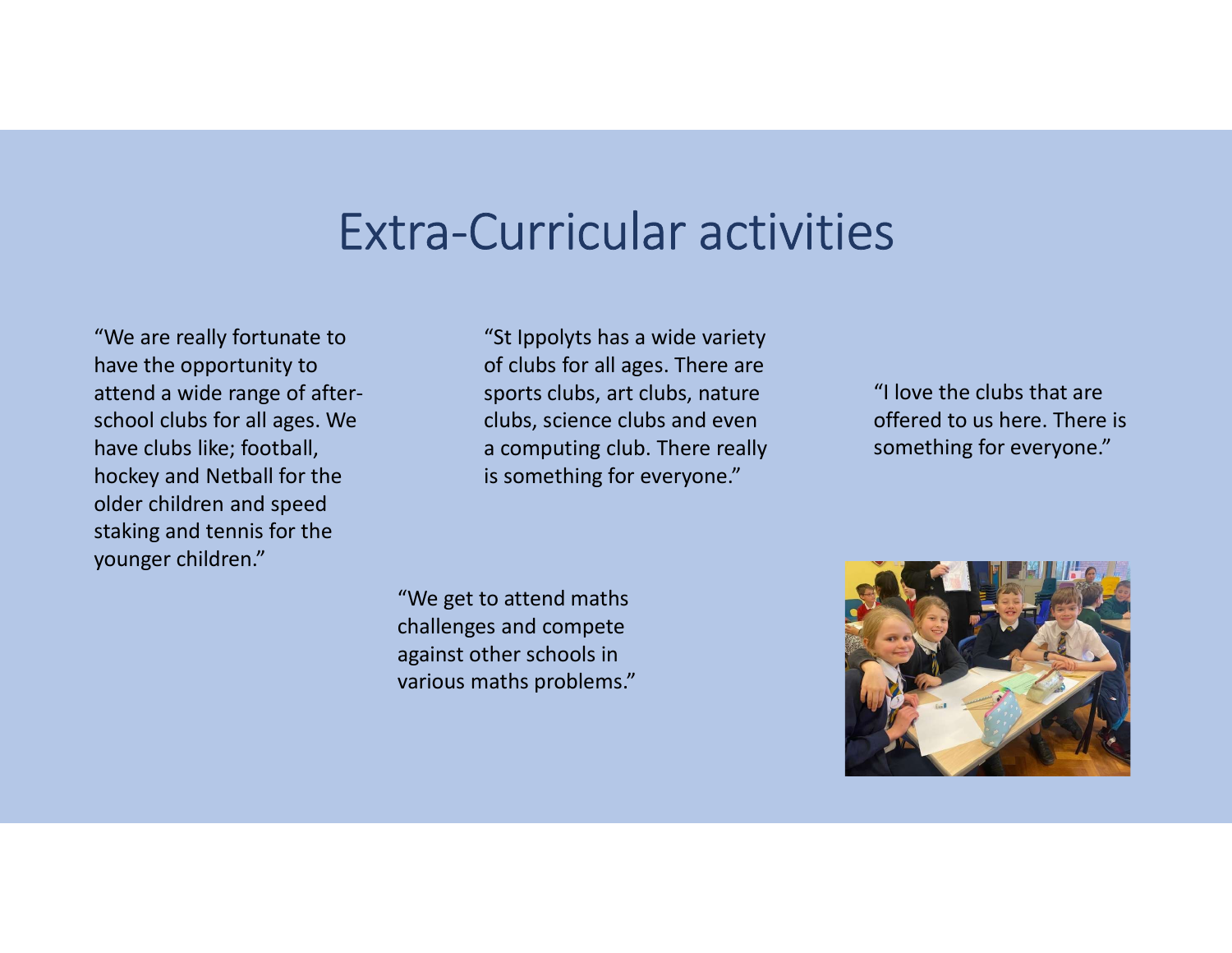"The staff at our school are<br>extremely kind and belify of extremely kind and helpful. If you are ever stuck with  $\begin{array}{lll} \text{\textit{``The staff at our school are} \textit{extremely kind and helpful. If} \text{\textit{``The teachers are 'with} \textit{``The teachers are '} \textit{``The teachers are '} \textit{``The teachers are '} \textit{``The teachers are running and \textit{``The teachers are } \textit{``The teachers are } \textit{``The} \textit{``The} \textit{``The} \textit{``The} \textit{``The} \textit{``The} \textit{``The} \textit{``The} \textit{``The} \textit{``The} \textit{``The} \textit{``The} \textit{``The} \textit{``The} \textit{``The} \textit{``The} \text$ 

"The teachers are funny and Fraction and helpful. If<br>
they will help you."<br>
Here stuck with<br>
they will help you."<br>
"The teachers are very<br>
"The teachers are very<br>
"The teachers are very<br>
"The teachers are very<br>
"The teachers are very<br>
"The teachers a they still take lessons seriously."

"The staff at our school are<br>
extremely kind and helpful. If<br>
you are ever stuck with<br>
anything they will help you."<br>
"The teachers are very<br>
understanding and any<br>
"The teachers are funny and<br>
"The teachers are funny and they help you with everything. If you are stuck then the teacher will help you

"The teachers are very<br>understanding and any us." problems are dealt with fairly and calmly."

"Teachers encourage us to try our best, be honest, be independent and to be ourselves."

through it." Through it." Through it." The same was through it." The same was through it." The same was the same was the same was the same was the same was the same was the same was the same was the same was the same was t approachable."

"Our teachers and teaching assistants are very good at making learning fun and educational. They all share a wide breadth of knowledge which they happily share with We set the teachers and teach assistants are very good<br>
"Our teachers and teach<br>
making learning fun and<br>
educational. They all sha<br>
wide breadth of knowlec<br>
"The teachers are very<br>
understanding and any<br>
problems are deal

"The school has a variety of teachers. From the class teacher and TA's to our PE teachers. They are all wonderful and unique. We even have an inclusion manager."

> "All the staff play an important role here at St Ippolyts and we are so lucky to have them."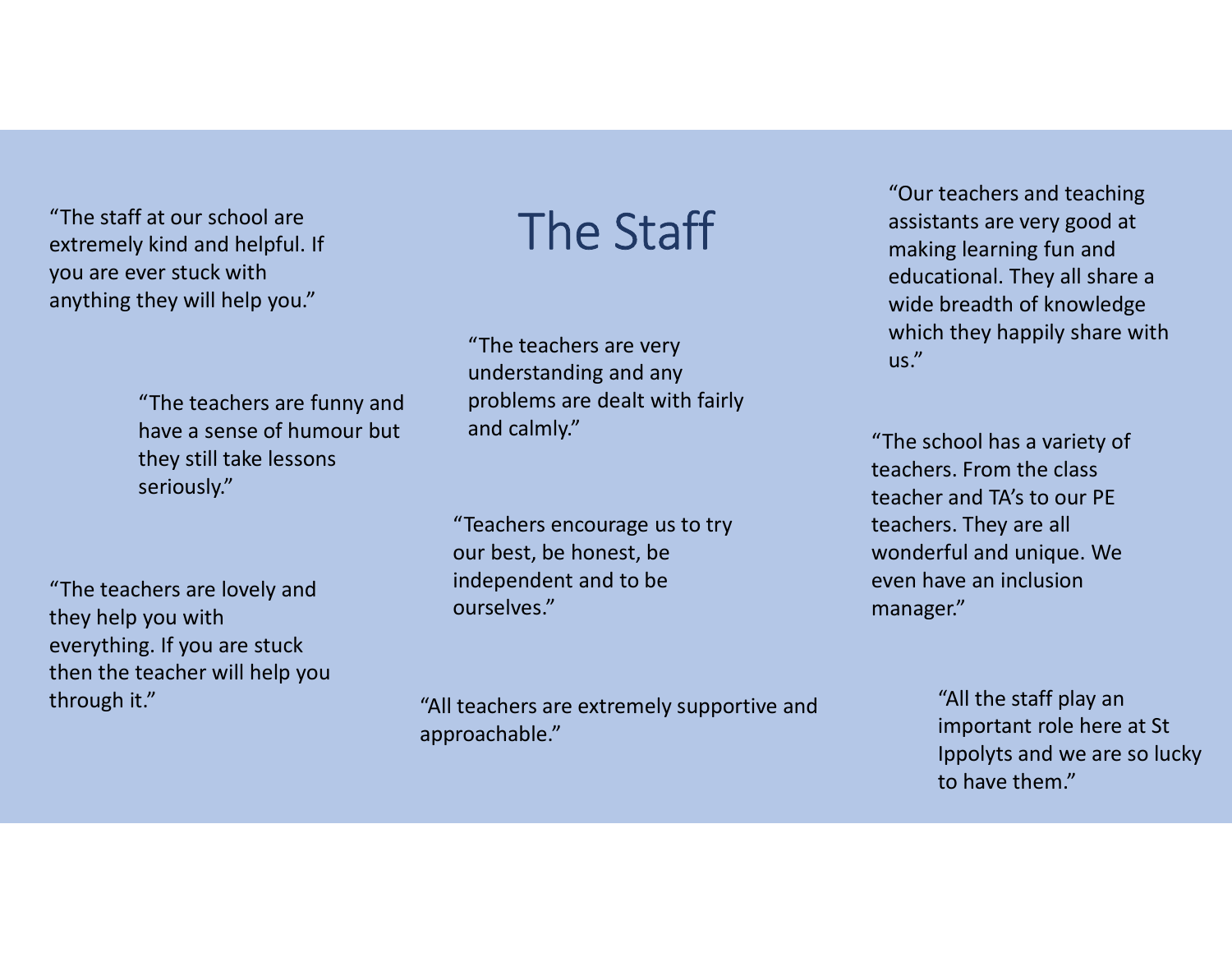## Sport at St Ippolyts

"In PE, we do lots of different sports including, football, dance, archery, running and netball."

> "We always start our PE lessons with warm up. The whole school's favourite is the teachers join in."

"What I like most about the sport at St Ippolyts is that everyone is included whatever their ability."



"PE is my favourite lesson because the teachers are great ad try and include everyone. We are very competitive and have won many events".

"The sporting side of St Ippolyts is extremely competitive. We are currently county athletics champions "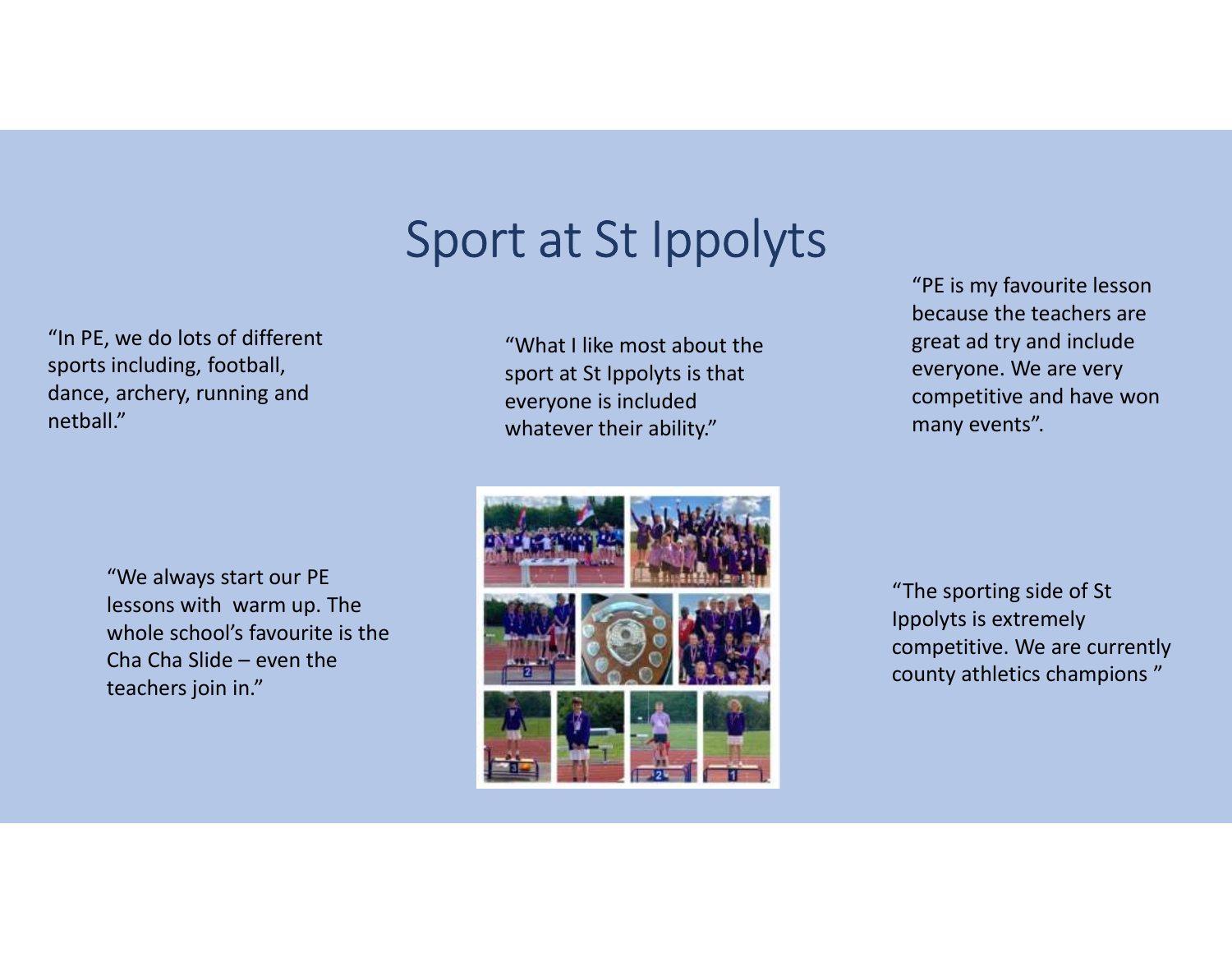# Themed Days

"Arts days are my favourite. Every year we have a different topic to look at and we get to "<br>
"Arts days are my favourite.<br>
Every year we have a different<br>
topic to look at and we get to<br>
do some amazing art work in<br>
groups about it. Last year, we<br>
did Japan and we made<br>
origanic craated clay<br>
tea muzs, and chor groups about it. Last year, we did Japan and we made origami cranes, created clay tea mugs, and choreographed a traditional Japanese dance; we even got to wear a kimono."



"World book day here is amazing! We get to take part in a huge parade in the hall to show everyone our costumes. Then we get awarded prizes for the best dressed."

"I love celebrating World Book Day at St Ippolyts! WE get to dress up as our favourite character from a book and all the adults also dress up."

"We get to take part in many themed day such as; arts days and science days. They are so much fun!"

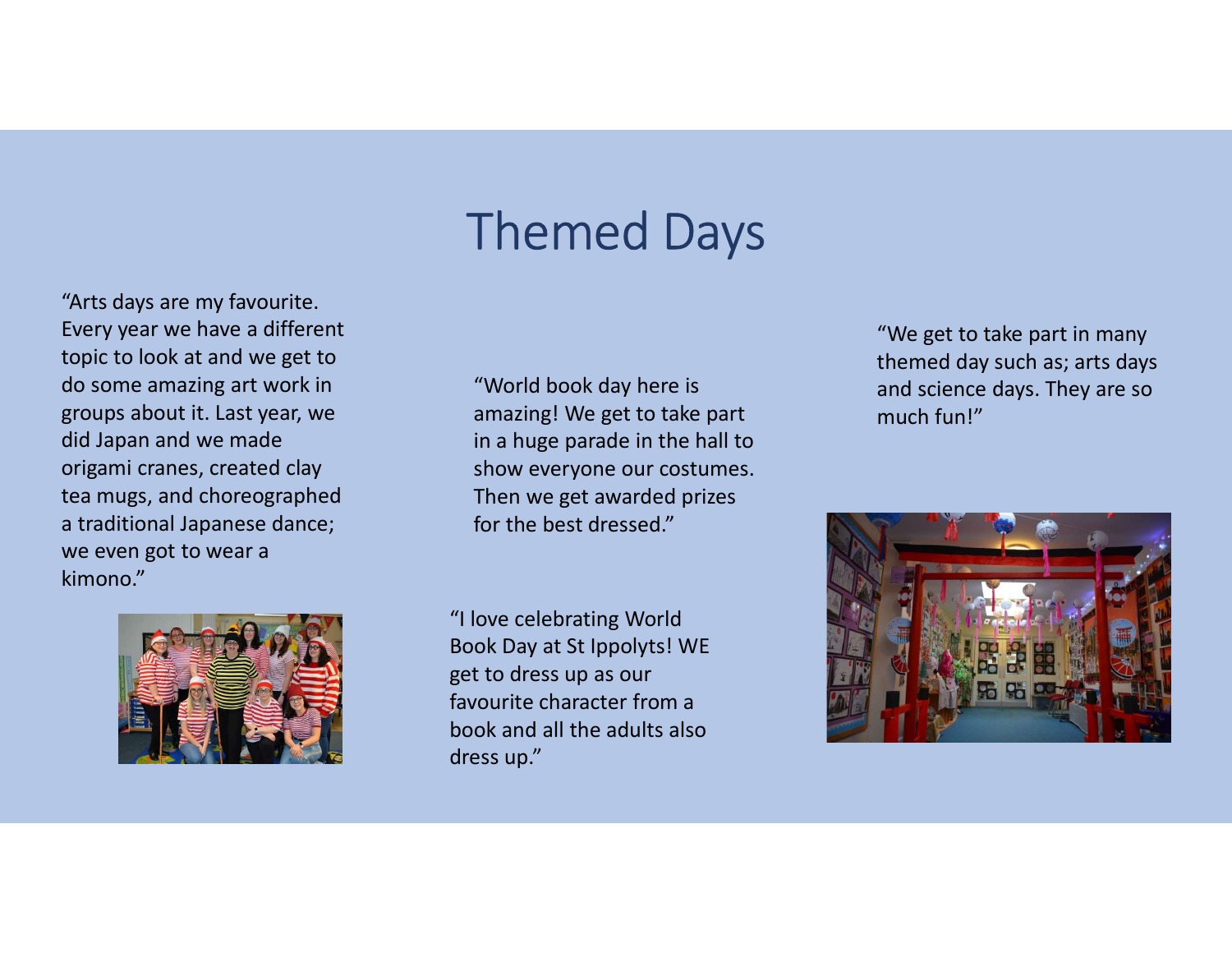# Religious Education

"The school is a C of E school, however anyone with a different faith is welcomed."

Young Worship group. It consists of children from Years 5 and 6. We gather together to prepare and lead collective worships."





"Being a C of E school, we often do church services to celebrate various religious festivals."

"Each year, the whole school get to take part in a religious journey. This year we looked at the Harvest Journey and learned about the different harvest and why they are all important."